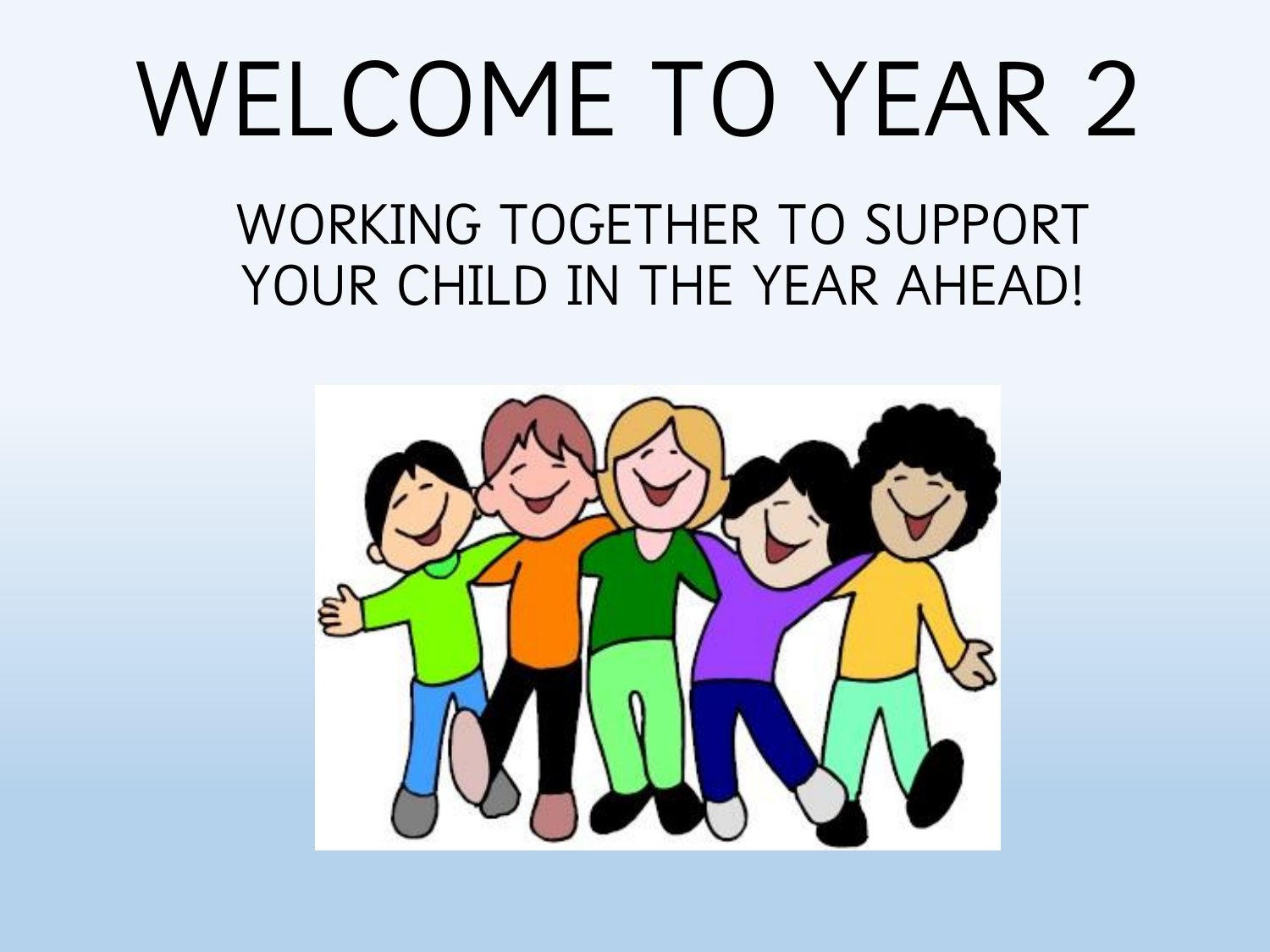## The Year 2 Team

**Teachers** 

- •Mrs Younger
- Monday, Tuesday and Wednesday morning.
- •Mrs Mann
- Wednesday afternoon, Thursday and Friday

#### Teaching Assistants

•Mrs Woolley Monday, Tuesday and Wednesday •Miss Giddens Thursday and Friday

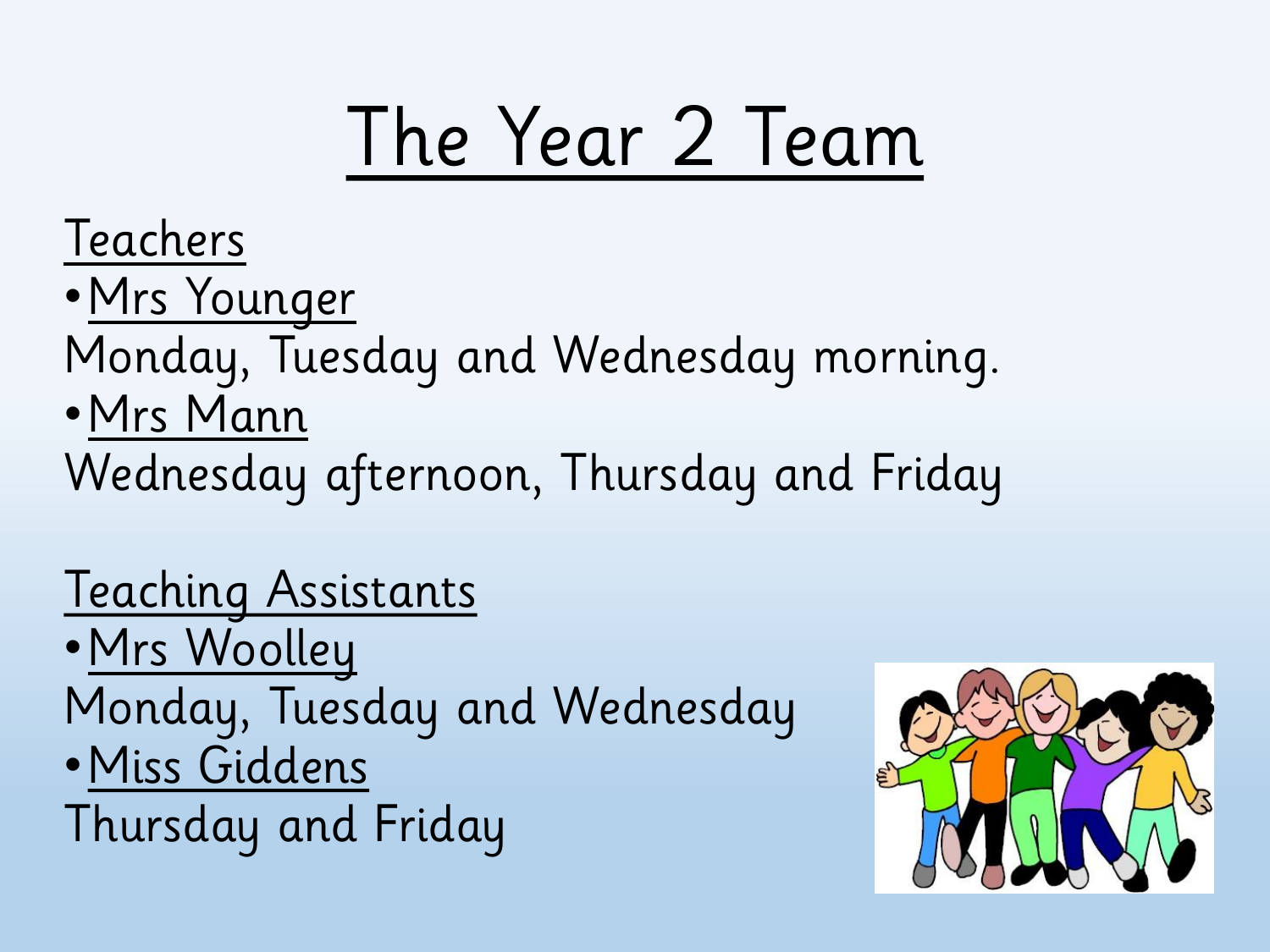# Moving from Year 1 to Year 2

- •Handover meetings between Y1 teacher/ TA at the end of the Summer term.
- •During the meeting the Year 1 teachers were able to share lots of information about the whole class and individual children.
- •Unique situation of having already taught half of the class.

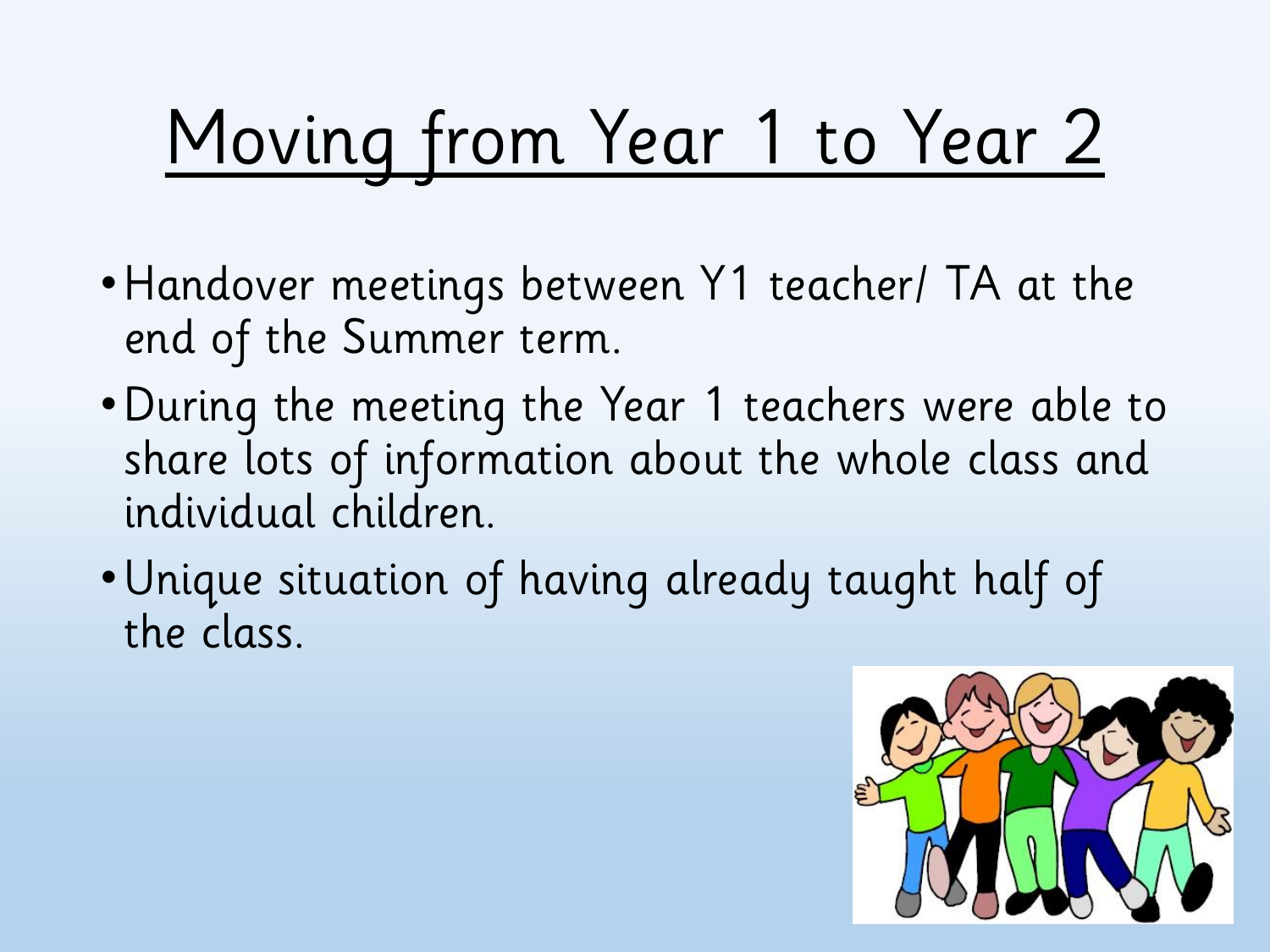

#### **HIGH expectations**

Children are expected to work as hard as they can to reach their full potential.

#### Children are supported in developing their independence skills.

Children work as supportive members of the class.

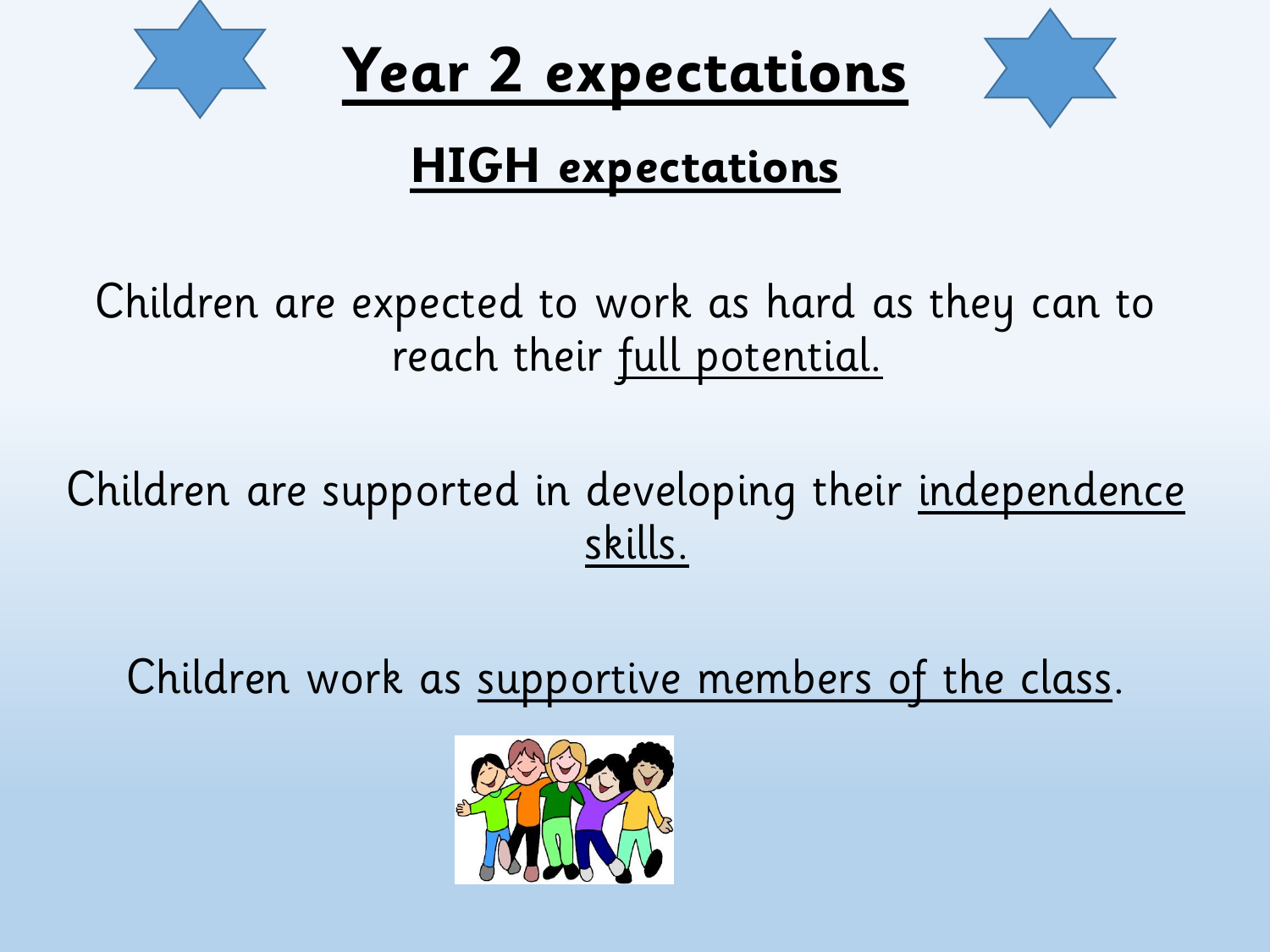### Timetable in Year 2

|                                       | 9-9.10      | $9.10 - 10.10$ | 10.10-10.30            |                                          | 10.45-11.45                                     |                          |                             | Afternoon1-2.30                     |                                 |                        |                     |                     |
|---------------------------------------|-------------|----------------|------------------------|------------------------------------------|-------------------------------------------------|--------------------------|-----------------------------|-------------------------------------|---------------------------------|------------------------|---------------------|---------------------|
| Monday<br>Fortnightly<br>Library Slot | Handwriting | <b>English</b> | Literacy<br>Activities |                                          | <b>Times</b><br>Tables<br>Rockstors<br>10.45-11 | <b>Maths</b><br>11-11.45 |                             |                                     | P.E.                            | <b>SPAG</b>            |                     | Story               |
| Tuesday                               | Handwriting | <b>English</b> | Literacy<br>Activities | 10.50                                    | Maths                                           |                          |                             | md<br>$\overline{\phantom{0}}$      | Science<br>(ICT Blocks)         | Get<br><b>Spelling</b> | 45                  | Story               |
| Wednesday                             | Handwriting | <b>English</b> | Literacy<br>Activities | ഹ്<br>ო<br>O<br>$\overline{\phantom{0}}$ | <b>Times</b><br><b>Tables</b><br>Rock<br>stars  | Maths                    |                             | 45<br>ᡪ<br>$\overline{\phantom{0}}$ | History/Geography               | Get<br>Spelling        | 30-2<br>$\mathbf 2$ | Story               |
| Thursday                              | Handwriting | <b>English</b> | P.E.                   | Break                                    | Maths                                           |                          |                             | unch                                | <b>RE/MUSIC</b><br>(D&T blocks) | Get<br><b>Spelling</b> | Break               | Story               |
| Friday                                | Handwriting | <b>English</b> | Literacy<br>Activities |                                          | Maths                                           |                          | <b>Spell</b><br>ing<br>test |                                     | Comprehension (LB)              | Golden<br>Time         |                     | P.<br>s.<br>Η.<br>E |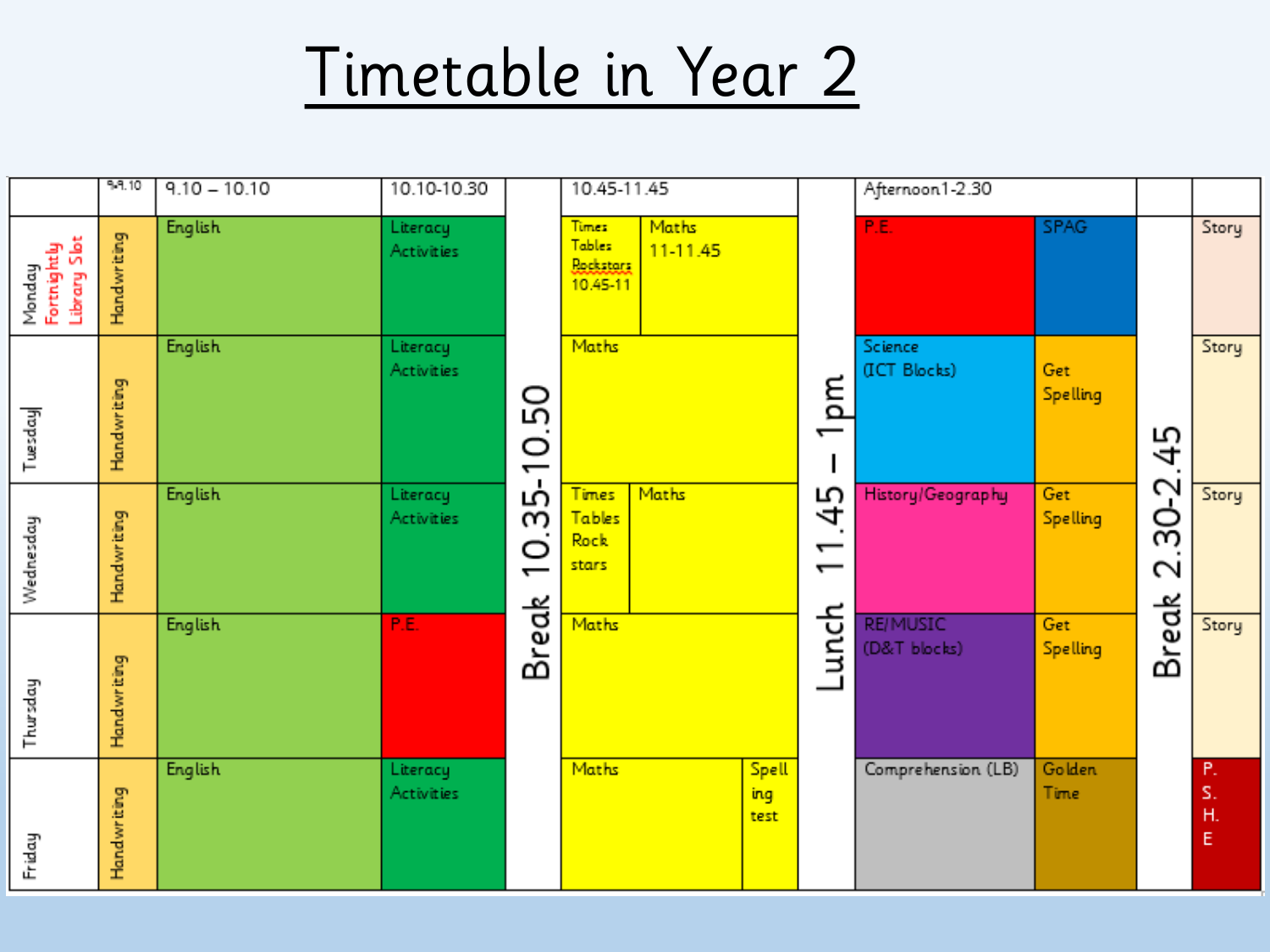### Topics this term

Science – Materials

History – The Great Fire of London and significant events

Geography- Looking at our world (the UK countries/ continents/ seas)

Art - Key Artist (Matisse) and links to English and History work

Design and Technology – Making a fire truck ( linked to History focus- The Great fire of London)

Computing - Programing on Screen (Scratch) exploring how computer games work

Music- South African Music

R.E – Signs & Symbols of different religions and Christmas

NB Please see the School website for subject details for the whole year.





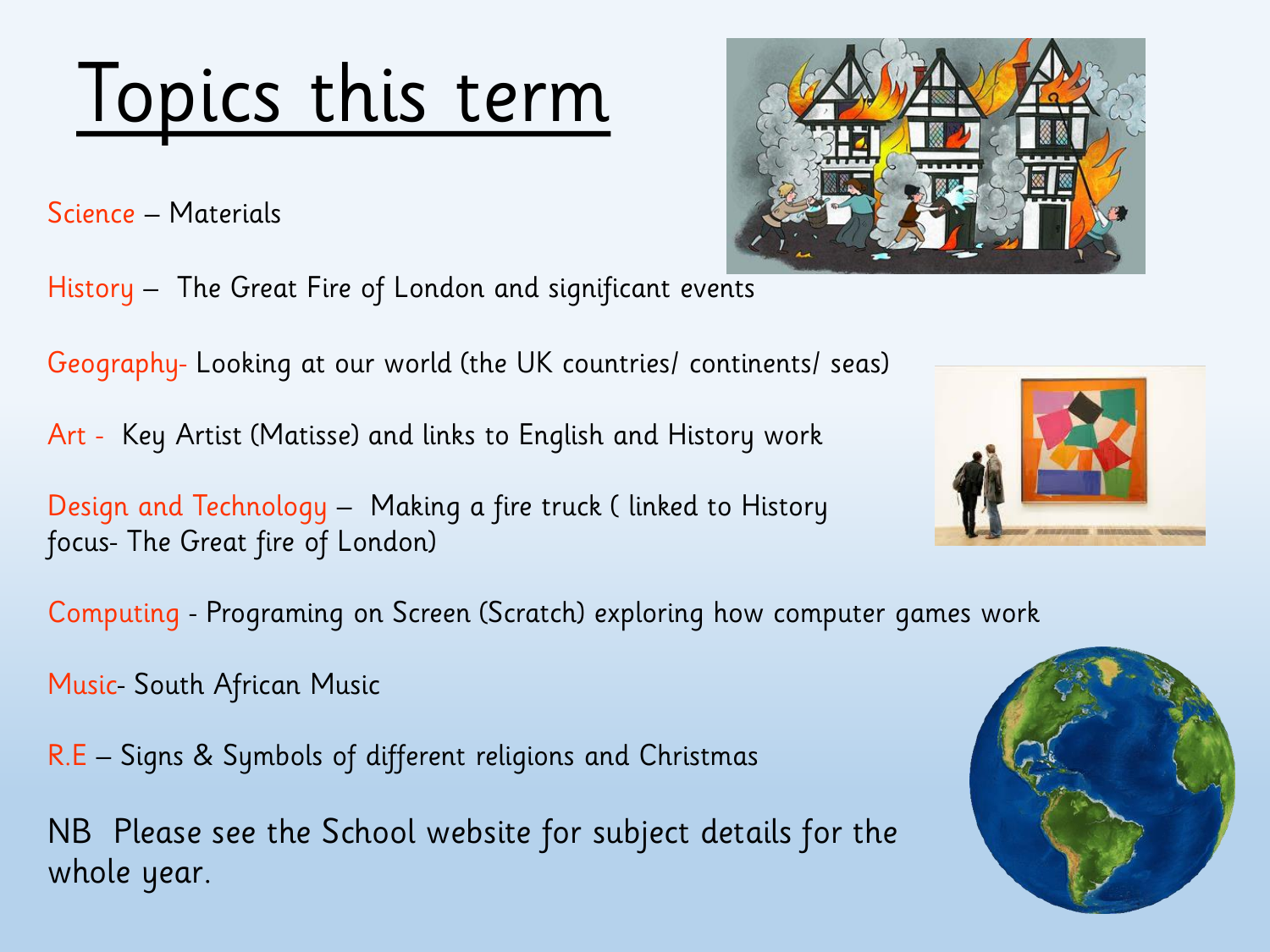## ENGLISH

The teaching of reading, spelling and writing, appropriate to the children's ability, takes place regularly within daily Phonics or class English lessons

- **English in class** We will be starting with narrative writing based on traditional tales and a non fiction explanation text. We will include work on a poetry unit.
- **Literacy Activities** for 20/30 minutes every day including Guided Reading with teacher, independent writing, SPAG, comprehension and sentence construction.
- **Spellings** Spellings will be sent home every Friday with children and will be tested on the following Friday. These will be taught/reinforced daily during the week.
- **Library** We have a new system in place to ensure that there is not more than one class in the library per day. Year 2 have a fortnightly library slot on a Monday starting Monday 7th September. Books must be in on this day or we will not be able to change them until our next fortnightly slot.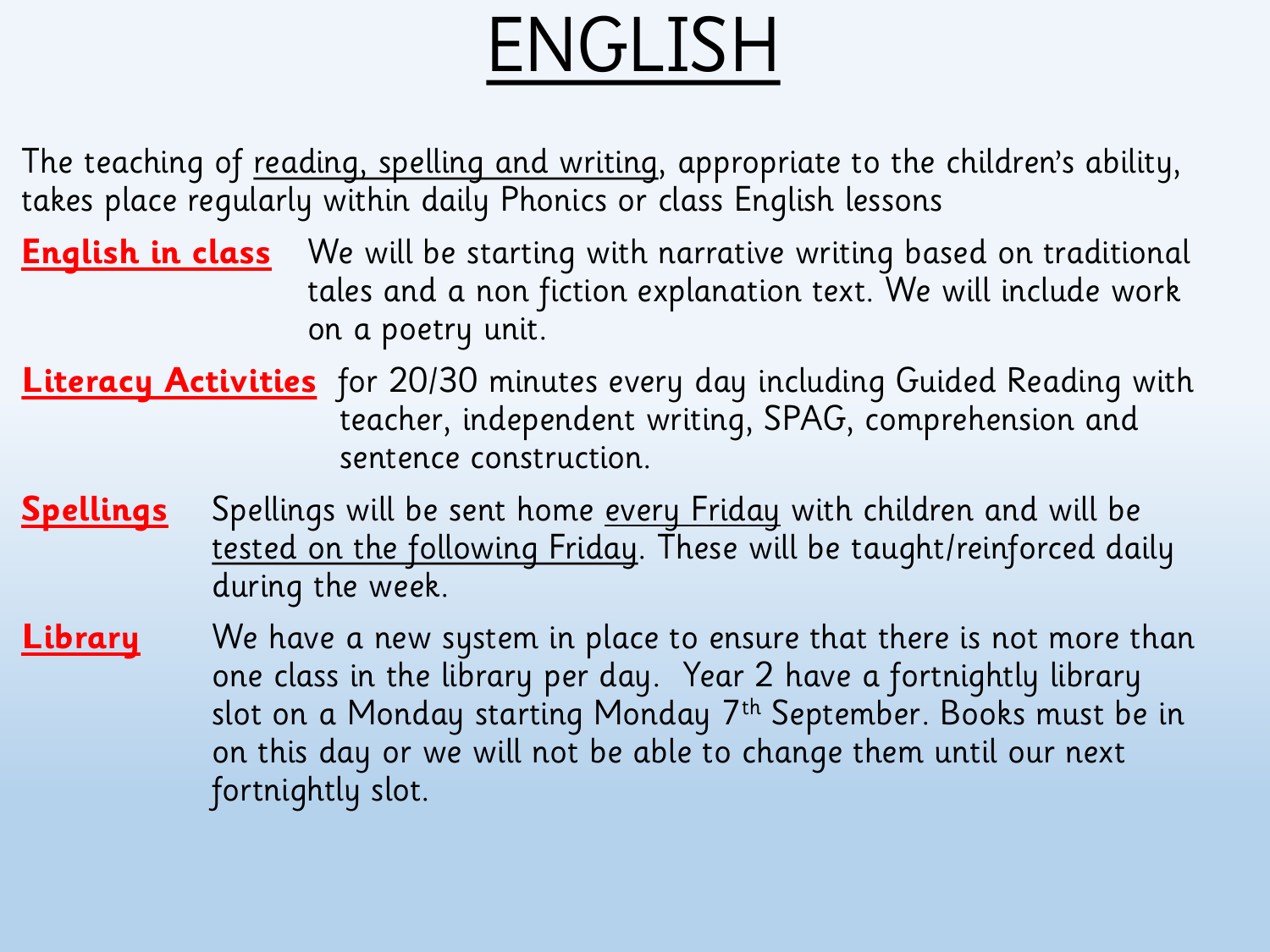### Reading

- Weekly guided reading with the class teacher teaching the skills of reading. Guided reading books will stay in school.
- O Sustained independent reading in class as part of Literacy Activities, building throughout the year.
- **O** Reading at home (daily to an adult and on their own). Your child will shortly be sent home with a reading diary. Please make sure you record home reading in here. Remember to ask them lots of questions about the texts.
- The children will bring home 2 reading books each week which they will be responsible for changing themselves on a Friday. One book should be phonetically decodable for them and they should be able to read it fairly fluently. The other book will have a few tricky words which they may need help with. Please ensure that these books, and their reading diaries, are brought into school each day, not just on a Friday, in case they are asked to do some 1-2-1 reading with an adult.
- **O** Bug Club Your child will have a number of books allocated to them. We will monitor and add on new books every half term. Let us know if you run out and need more allocated.
- Your child's progress through the school's reading scheme will be monitored by the class teacher. They will be moved up a level when deemed appropriate by the class teacher.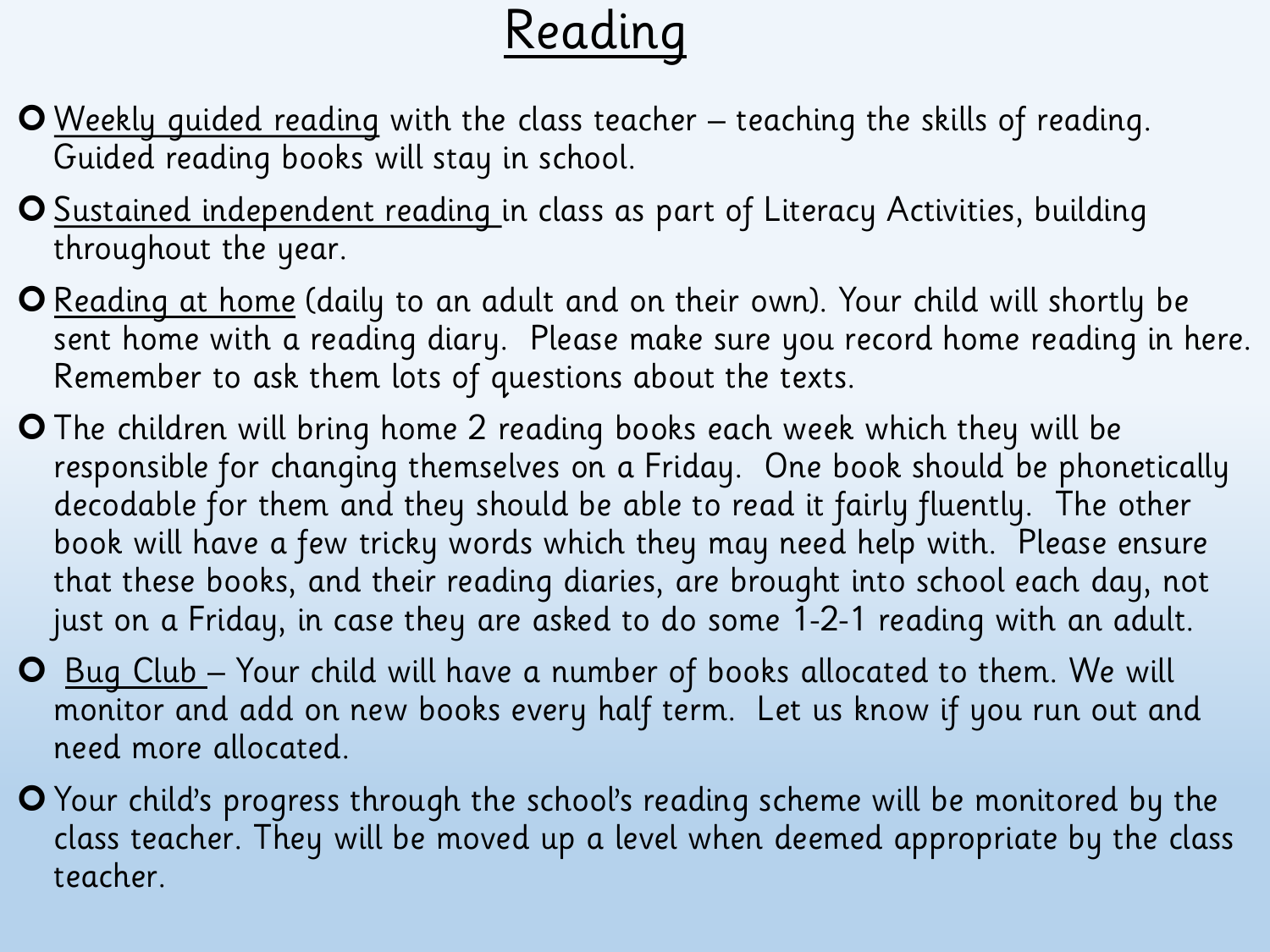### Maths

- **Following the 2014 National Curriculum PoS.**
- **Emphasis on practical experiences in a wide variety of context.**
- **Linked to Optional Homework Task**
- Number and place value
- Addition and subtraction
- Money and measures
- Shape and data
- Numbers and fractions
- Doubling and halving
- Problem solving
- Times tables Rockstars This is a fun, interactive website which we will be using this in school to practise our tables. Your child will be provided with a log in to use at home.

| <u>Tables expectations in Y2</u> |  |                         |  |  |  |  |  |
|----------------------------------|--|-------------------------|--|--|--|--|--|
|                                  |  | $x 2 x 5$ and $x 10$    |  |  |  |  |  |
|                                  |  | X3 and x4 if they can ! |  |  |  |  |  |

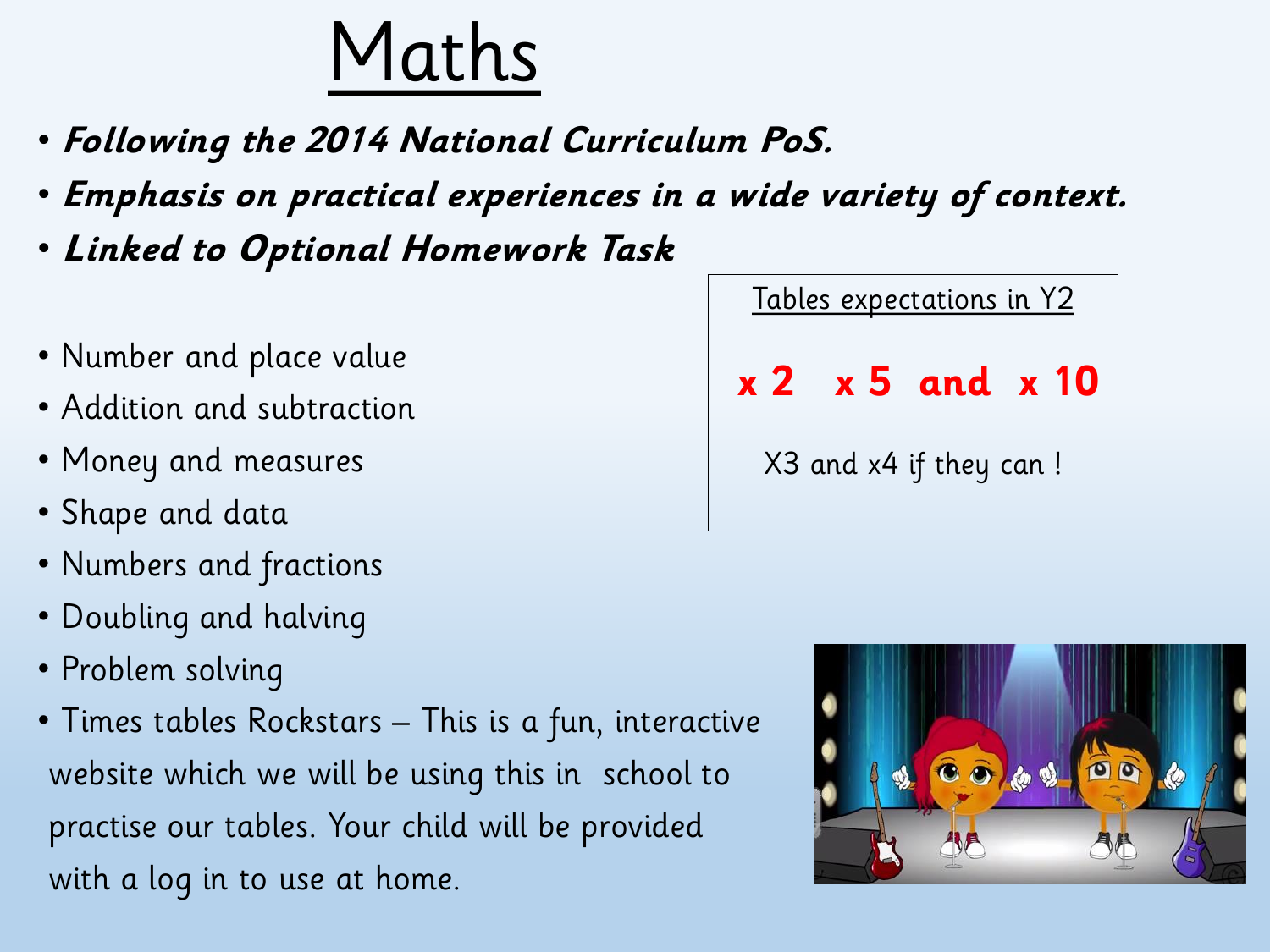# PE

P.E. lessons will take place on Monday and Thursday

- The daily run around the field will continue children will now be expected to run 2 laps.
- Please ensure that your child wears their P.E. kit into school on these days. As the weather turns cooler, jogging bottoms and a jumper are advised. Please make sure your child wears suitable trainers as most of our P.E. sessions will be outside where possible.
- Long hair must be tied back.
- No jewellery (including watches) to be wor

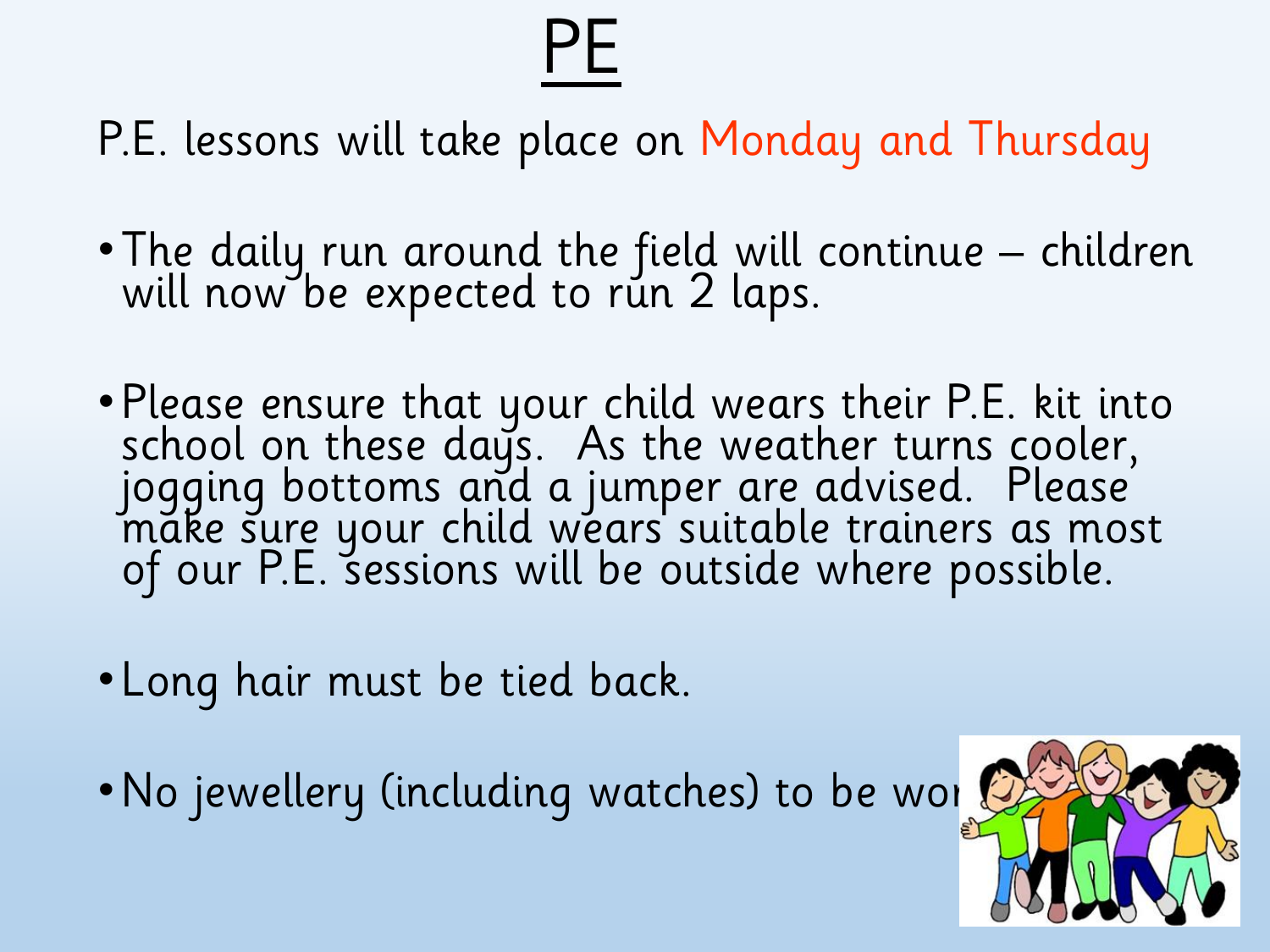### **Y2 HOMEWORK**



O English

Weekly spellings Daily reading at home

- Optional Maths Homework tasks will be sent home on a Friday to be competed by the following Wednesday.
- Sometimes homework will be topic based, including a half termly Science task.
- **O** Your help with ensuring your child's homework is returned on time each week is very much appreciated.
- O It is important that the children try their best with the activity set. Please let us know if your child is finding it difficult.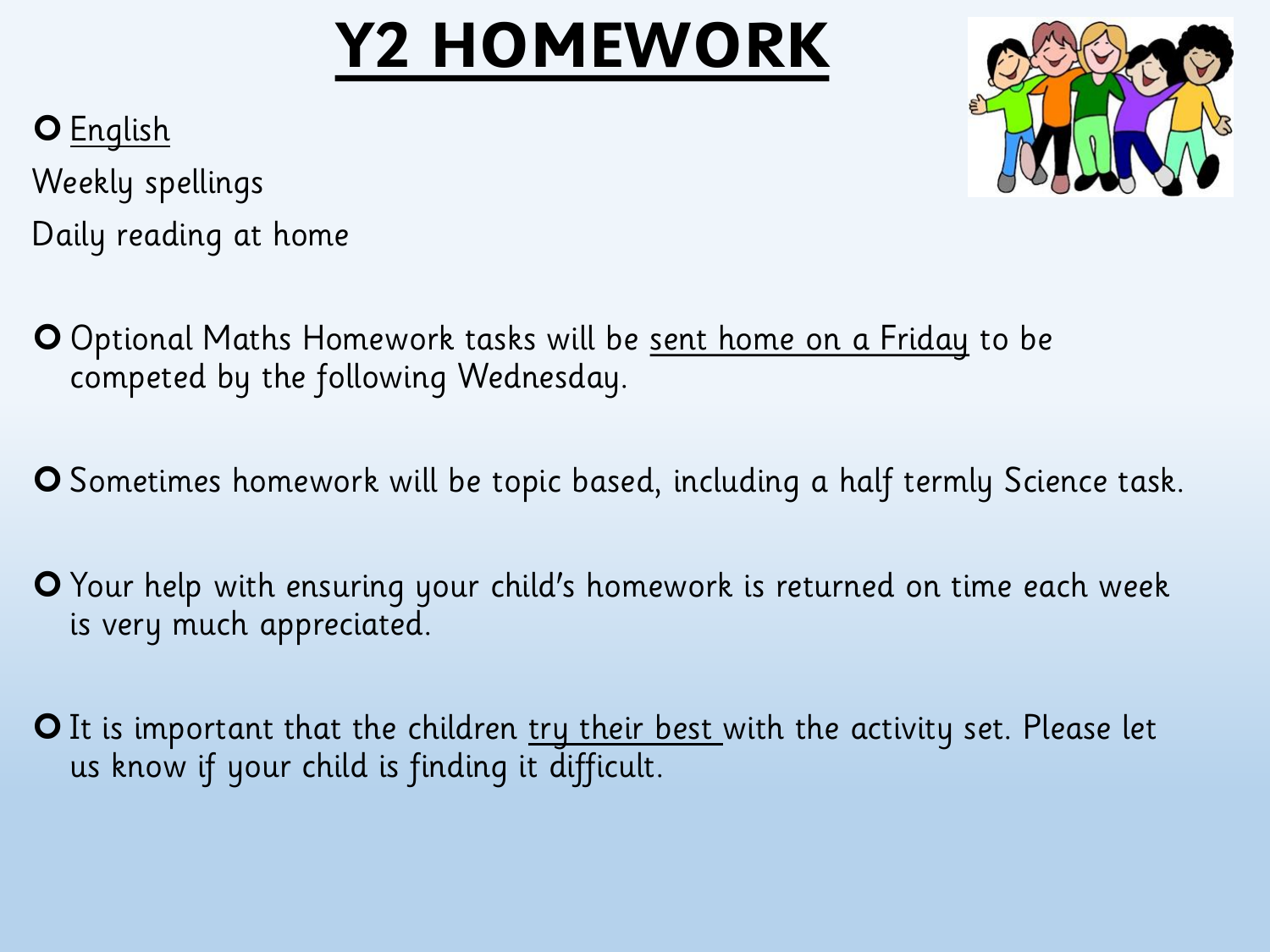### **MATHS HOMEWORK**

• Linked to class Learning objectives



#### Key Features

- Number formation
- Applying skills to different contexts (problem solving/ Real life uses)
- Fluency with number facts.
- Information will be posted each Friday on Goggle Classroom -Game/ Practical/ written work/ 'Online Maths' Task)
- Google Classroom will only be used as a way of sending homework home and it will not be set up as a way of communicating with the teachers. If you have any queries or questions about the homework please send a note into class, catch us briefly at drop off/collection times or email the school office.
- The homework will set out the methods or equipment that would be useful.
- **Maths Equipment Bag** for every child in the Infants ( Please keep safe at home- as we will ask you to use the things in it over the year)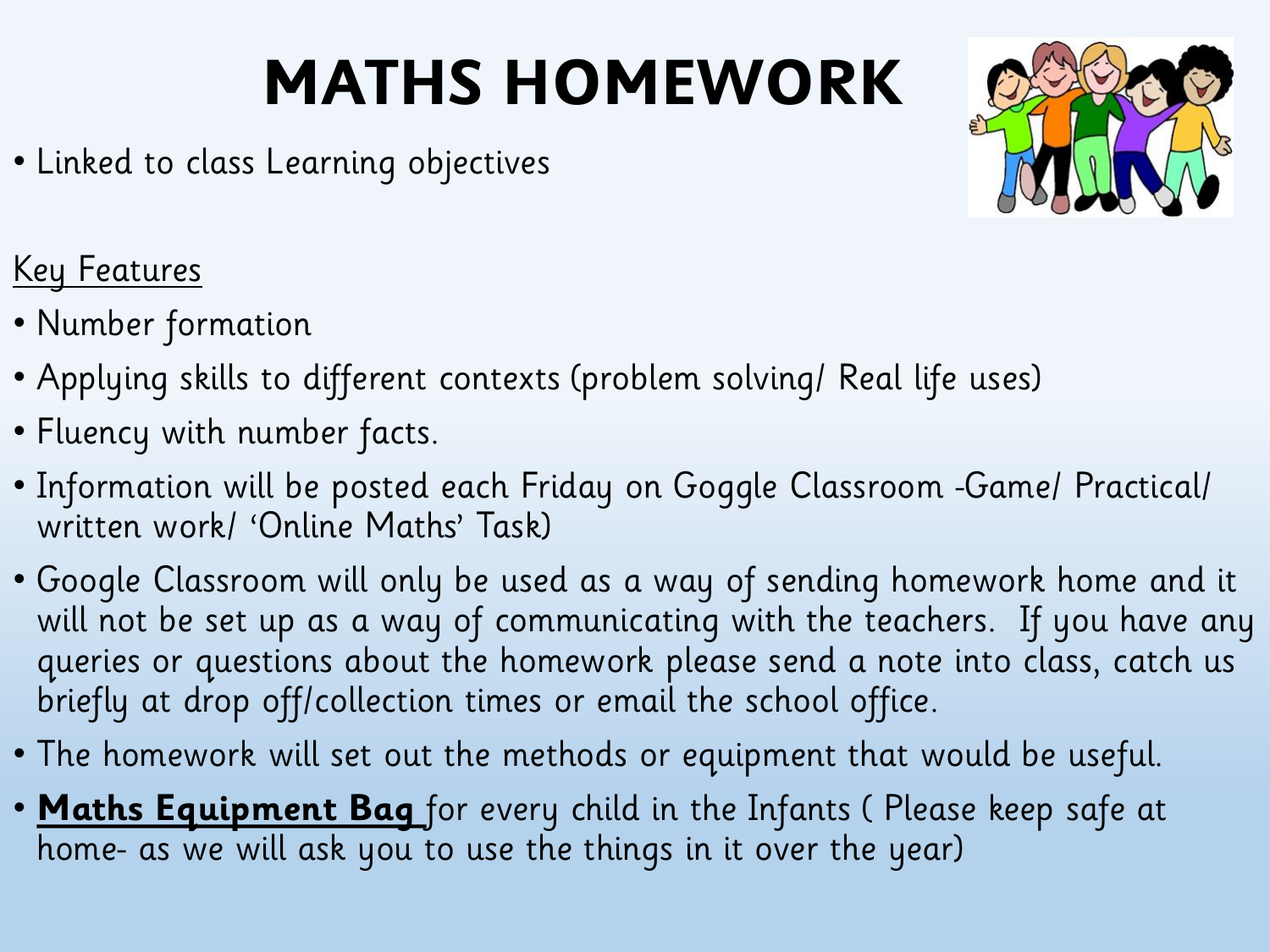#### Rewards and sanctions



**High expectations in Year 2**

- Verbal praise
- PSHE to help with behaviour/ positives.
- Happy Jar cubes added to the jar for good behaviour, hard work etc. When the jar is full there will be a whole class reward i.e. extra playtime.
- Head Teacher Awards (Golden book)
- Star the week awards.
- Golden time on Friday afternoons (Golden Rules in Class- Loss of 2 minutes Golden time for breaking golden rules).
- We will work as a class to devise our Golden Rules.
- We will also discussed as a class the sanctions for breaking these rules.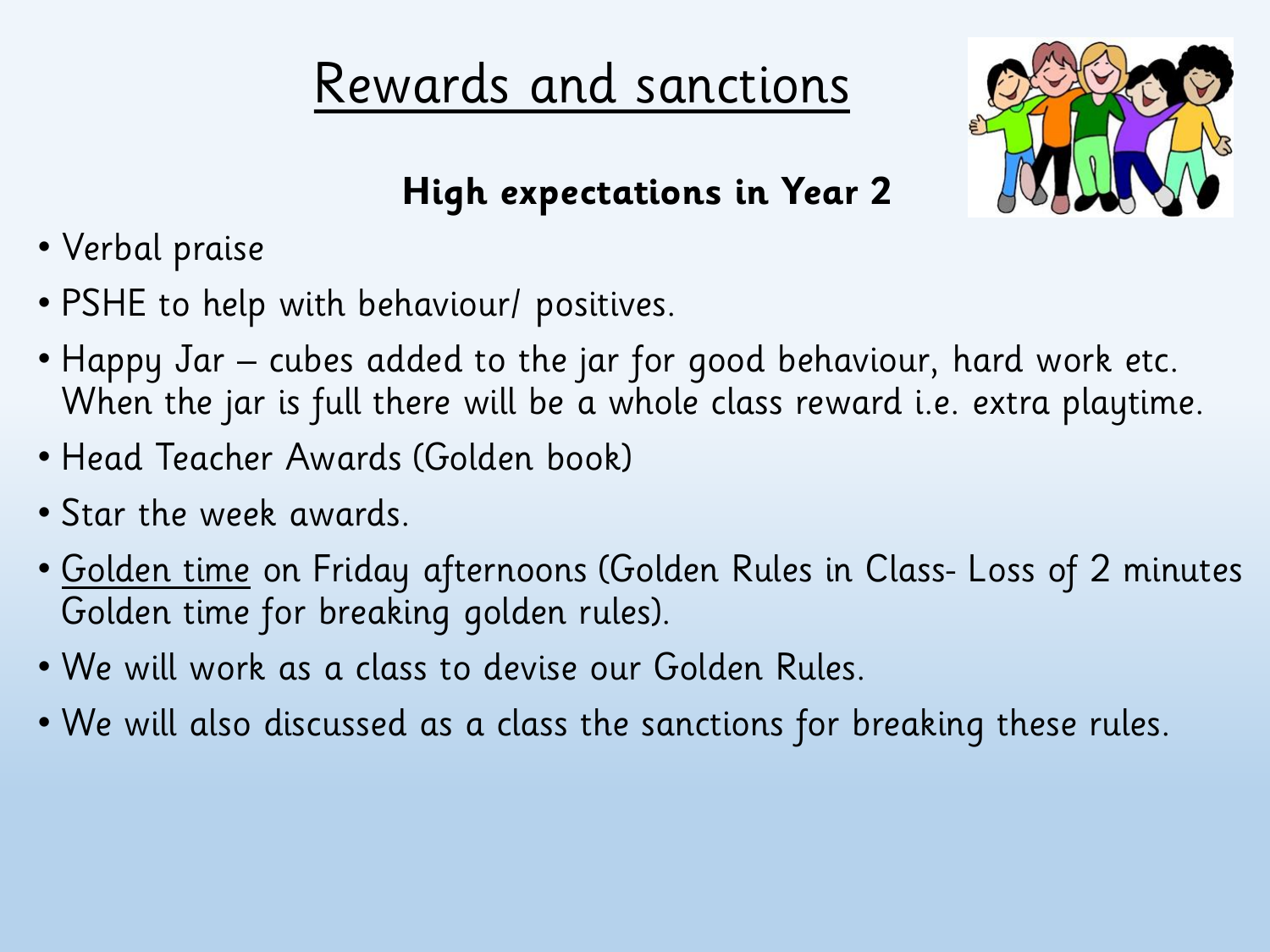#### **Assessments – KS1 SATS**

- At the moment the assessments will take place as usual in the summer term. This of course may change and we will update you with further information as and when we receive it.
- Tests in Maths, Reading Comprehension and Spelling, Punctuation and Grammar influences Teacher Assessment scores.
- Teacher Assessments for Writing (being assessed all the time)
- Children will be graded as,
	- Working towards the end of KS1 expected standard
	- Working at the end of KS1 expected standard
	- Working at greater depth.

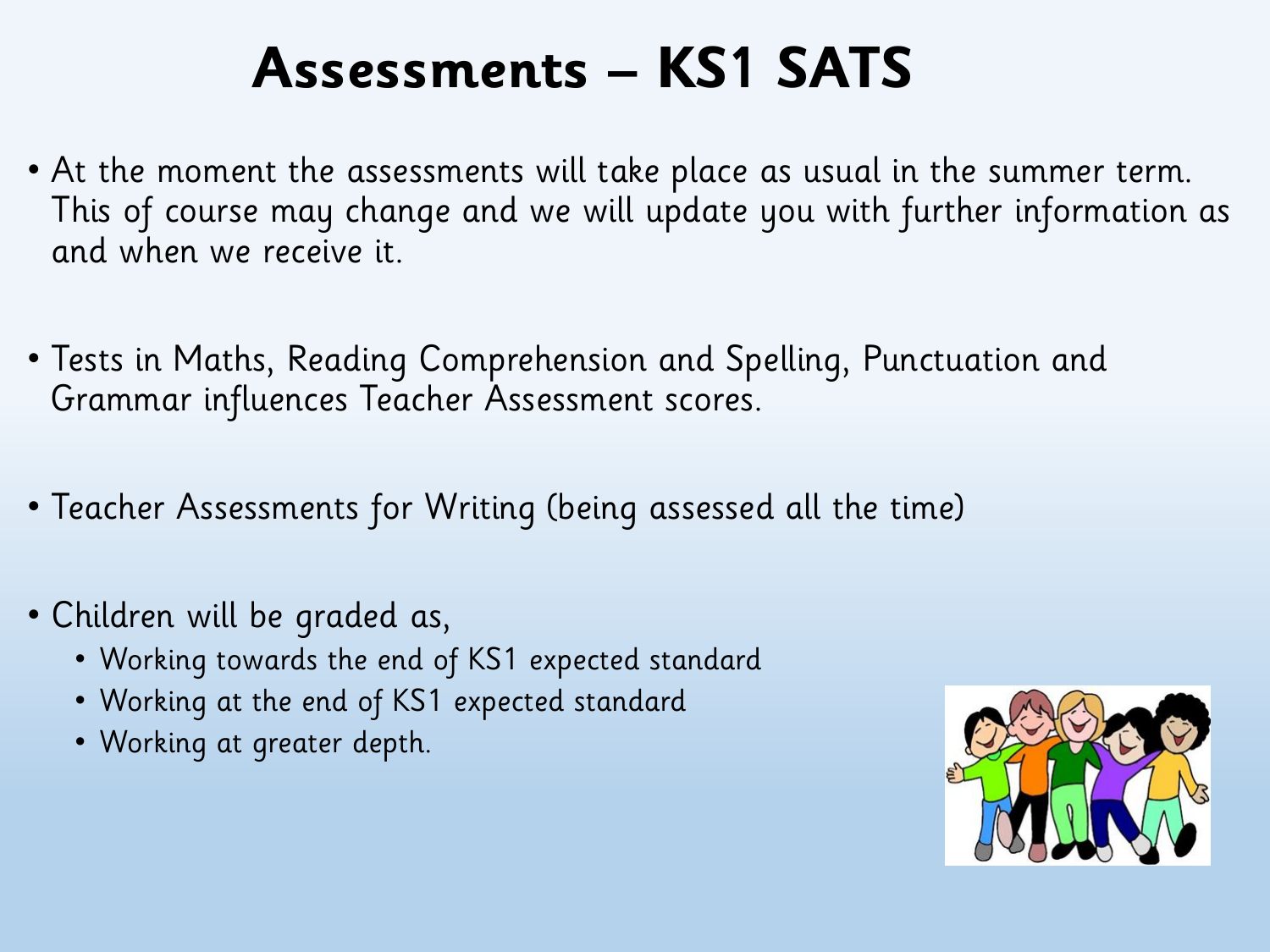#### <u>How can you help?</u>

- **Regular reading** -of a variety of texts at home. (See recommended list on the school website) good to read books to the children at a level a little higher than they could read themselves.
- **Home-work support –** should be parents and children together.
- **Spellings**  Encouraging children to learn their spellings regularly. Revisit previous words.
- **Times tables -** Practise at home ready for weekly tests. (2/5/10 then onto 3 and 4!)
- **Bedtimes -** Ensure your child gets **plenty of rest** and an early night on Sundays!
- **Drop off/ Collection -** please support your child in being independent in the morning. Passwords for different adults collecting.
- **Healthy snacks**  only fresh fruit, fresh vegetable or dried fruit snack.

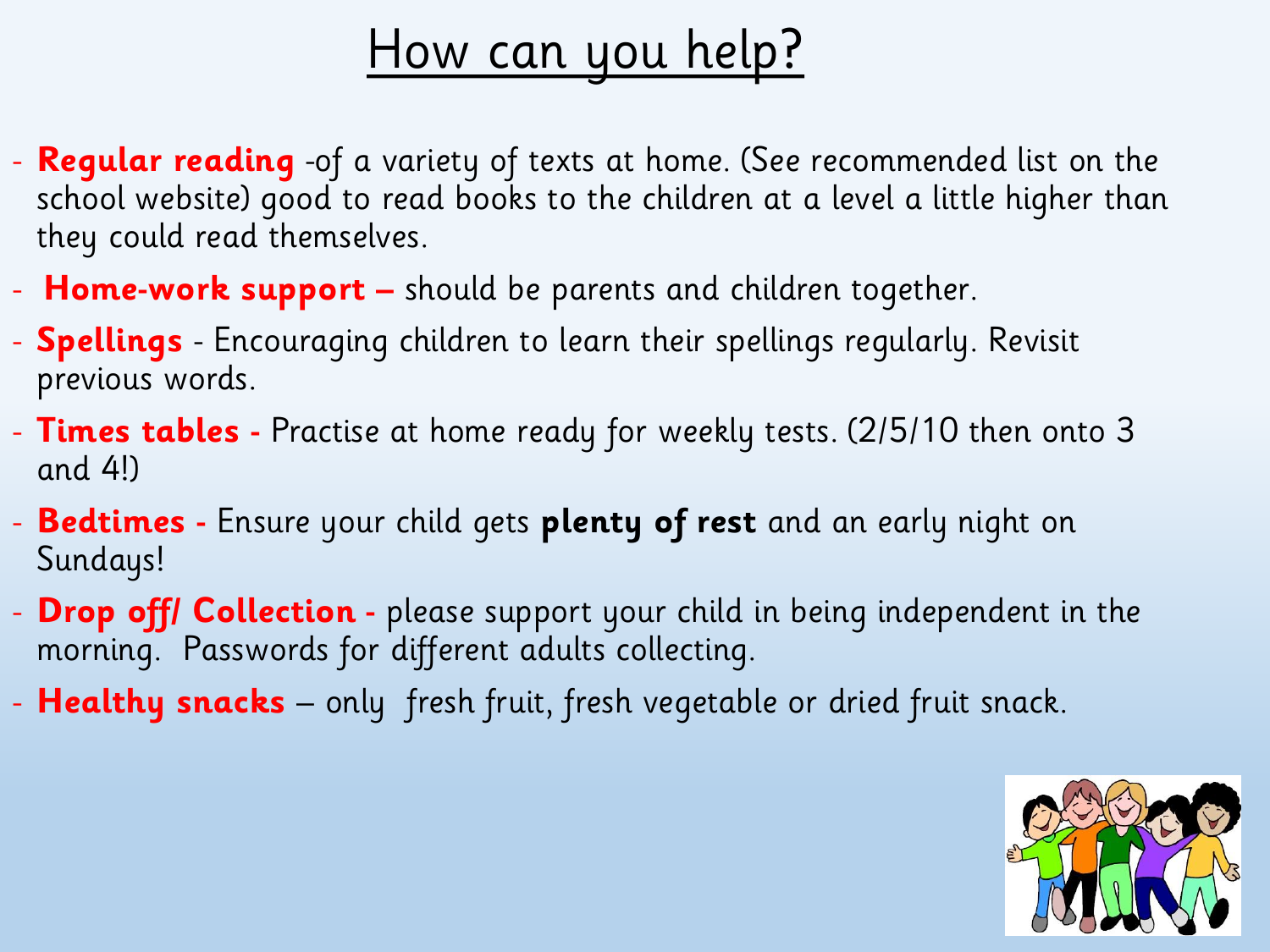### Uniform Reminders



- As a school, we are encouraging all children to take pride in wearing their school uniform as we believe that this has a positive influence on their behaviour and attitudes.
- Please ensure that your child dresses in the correct, smart uniform.
- We will not be changing between indoor and outdoor shoes and we are encouraging black school shoes moving forward. Sandals are not allowed for safety reasons.
- Plain hairbands only to tie back long hair.
- Correct, weather appropriate, P.E. kit on P.E. days.